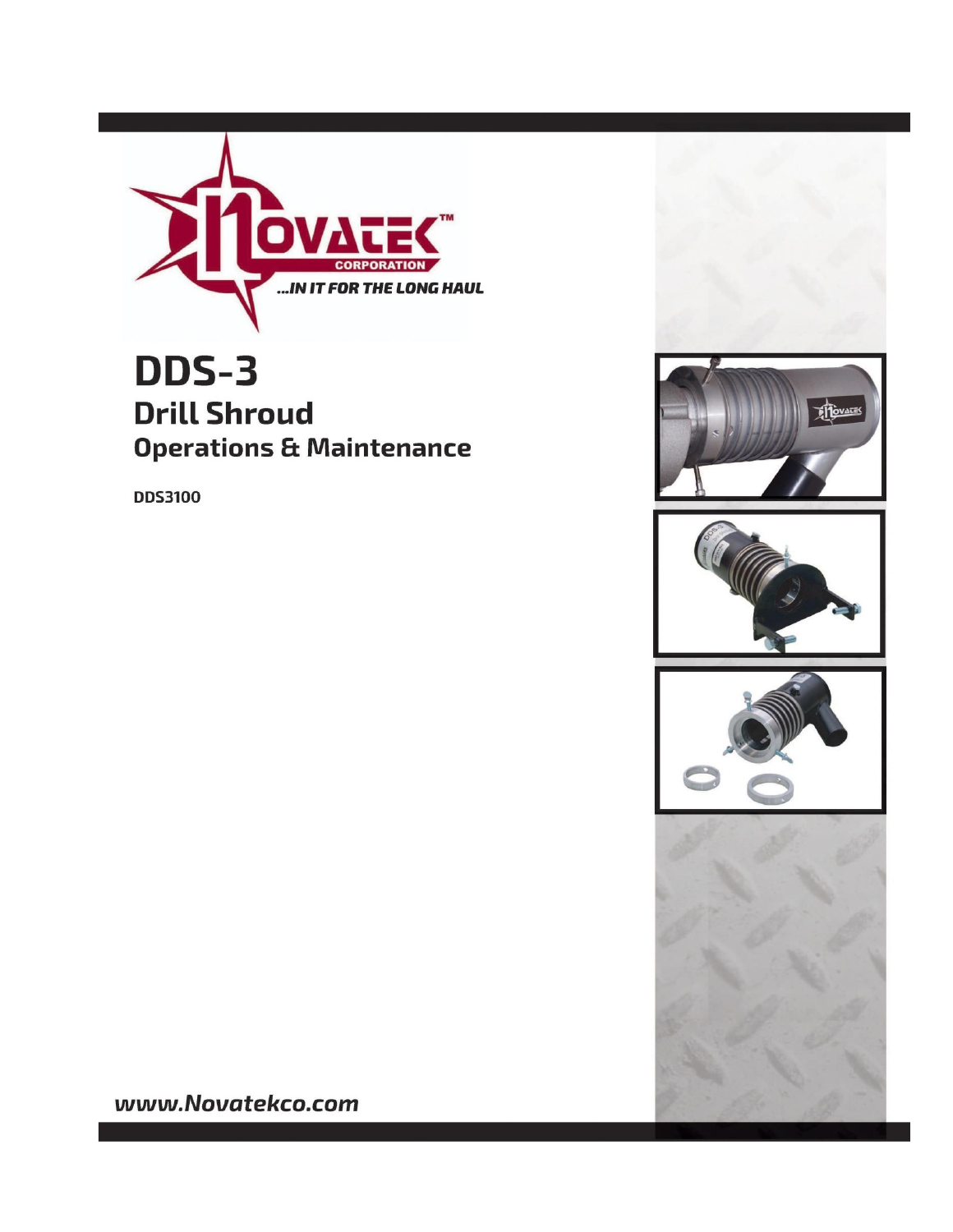#### **© Copyright 2017 by NOVATEK Corporation**

All rights reserved printed in the United States of America. No part of this manual may be used or reproduced in any form or by any means, stored in data base or retrieval system, without prior written permission from NOVATEK Corporation.

Making copies of this manual for any purpose other than your own personal use is a violation of the United States copyright laws.

June 1, 2017 issue 1.0

**Specifications subject to changes without notice!**

If you have any questions, please contact us: NOVATEK CORORATION 254 Welsh Pool Rd Exton, PA 19341 USA [www.novatekco.com](http://www.novatekco.com/) Toll Free 866 563-7800 Telephone: +1 610 363-7800

Fax +1 610 935-1945 Email: [Sales@Novatekco.com](mailto:Sales@Novatekco.com)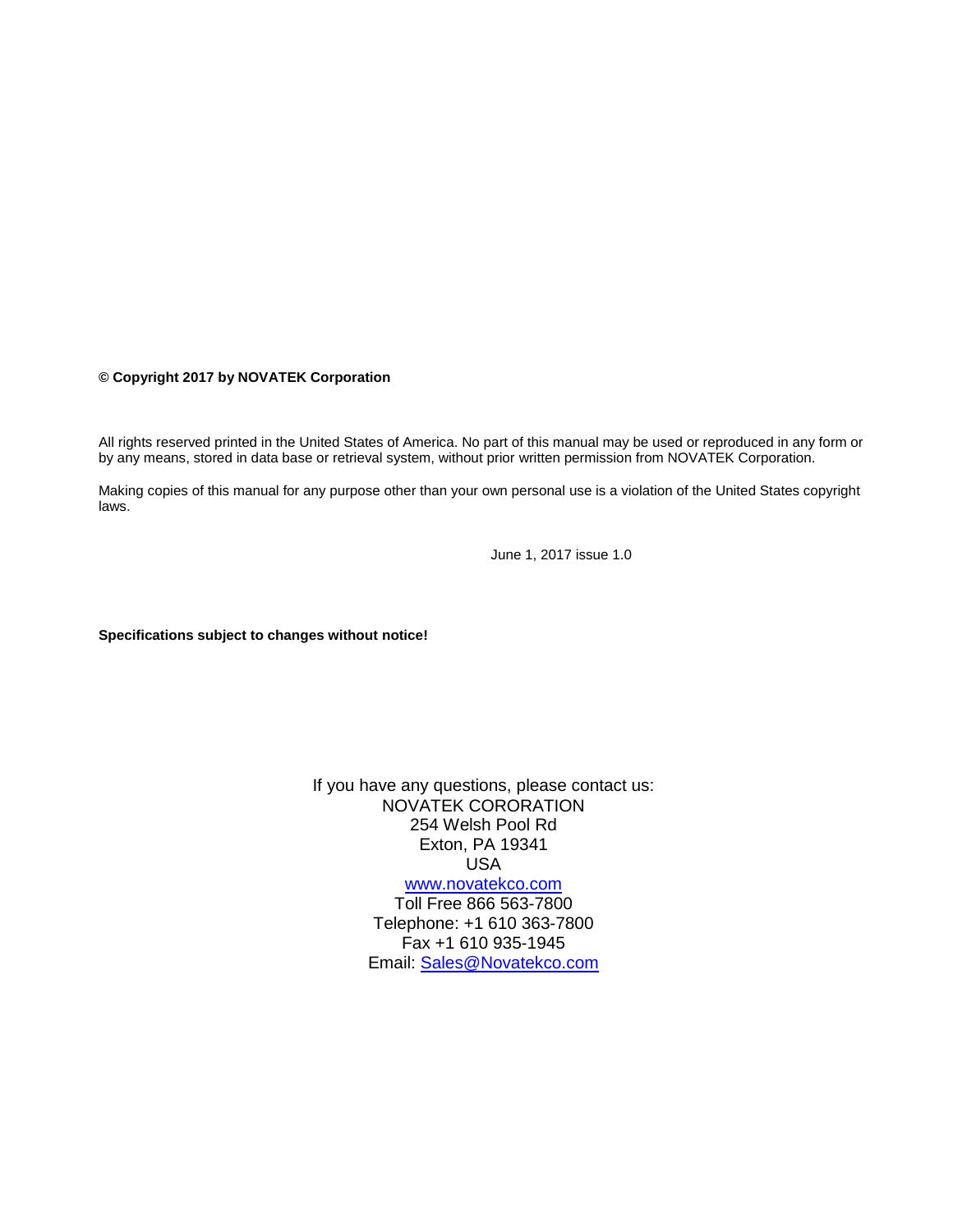## **OPERATION AND MAINTENANCE MANUAL FOR**

#### **DDS3 DRILL SHROUD**



**FOR PROFESSIONAL USE ONLY** 



**IMPORTANT SAFETY INFORMATION ENCLOSED. READ AND UNDERSTAND THIS MANUAL BEFORE OPERATING THIS PRODUCT.**



**FAILURE TO OBSERVE THE FOLLOWING WARNING COULD RESULT IN INJURY.**

#### **PLACING TOOL IN SERVICE**

- **Always install, operate, inspect and maintain this product in accordance with all applicable standards and regulations (local, state, country, federal, etc.).**
- **Compressed air models always use clean, dry air at 90 psi (6.2bar/620kPa) maximum air pressure at the inlet. Higher pressure may result in hazardous situations including excessive speed, rupture, or incorrect output torque or force.**
- **Electric models must always utilize proper gauge, and rated electrical cords with correct connections.**
- **Be sure all hoses and fittings are the correctly sized and secured.**
- **Ensure an accessible emergency shut off has been installed in the air or electrical supply line. Make others aware of its location.**
- **Do not use damaged, frayed, or deteriorated air hoses and fittings.**
- **Always use proper gauge electrical cords with correct connections. (When applicable.)**
- **Always wear protection when operating or performing maintenance on this tool.**
- **Always wear hearing protection when operating this tool.**
- **Always use Personal Protective Equipment appropriate to the tool used and material worked. This may include dust mask or other breathing apparatus, safety glasses, ear plugs, gloves, apron, safety shoes, hard hat and other equipment,**
- **Prevent exposure and breathing of harmful dust and particles created by power tool use:**
- **Some dust created by power sanding, sawing, and grinding, drilling, and other construction activities contains chemicals known to cause cancer, birth defects or other reproductive harm. Some examples of these chemicals are:**
- **Lead from lead based paints,**
- **Electric models must not use damaged, frayed, or deteriorated electrical cords and connections.**
- **Keep clear of whipping air hoses. Shut off the compressed air before approaching a whipping hose.**
- **Always turn off and disconnect the tool from its power supply before installing, removing or adjusting any accessory, or before performing any maintenance on the tool.**
- **Do not lubricate tools with flammable or volatile liquids such as kerosene, diesel or jet fuel. Use only recommended lubricants.**
- **Keep work area clean, uncluttered, ventilated and illuminated.**
- **Keep all electrical connections clear of water or other liquids. (When applicable.)**
- **Do not operate the machine while flammable or volatile liquids such as gasoline, diesel or jet fuel are present. Failure to do so can result in explosion. (When applicable.)**
- **Do not remove any labels. Replace any damaged label.**

#### **USING THE TOOL**

- **Crystalline silica from bricks and cement and other masonry products, and**
- **Arsenic and chromium from chemically treated lumber**

**Your risk from these exposures varies, depending on how often you do this type of work. To reduce your exposure to these chemicals: work in a well ventilated area, and work with approved safety equipment, such as those dust masks that are specially designed to filter out microscopic particles.**

- **Keep others a safe distance from your work area, or ensure they use appropriate Personal Protective Equipment.**
- **This tool is not designed for working in explosive environments, including those caused by fumes and dust, or near flammable materials.**

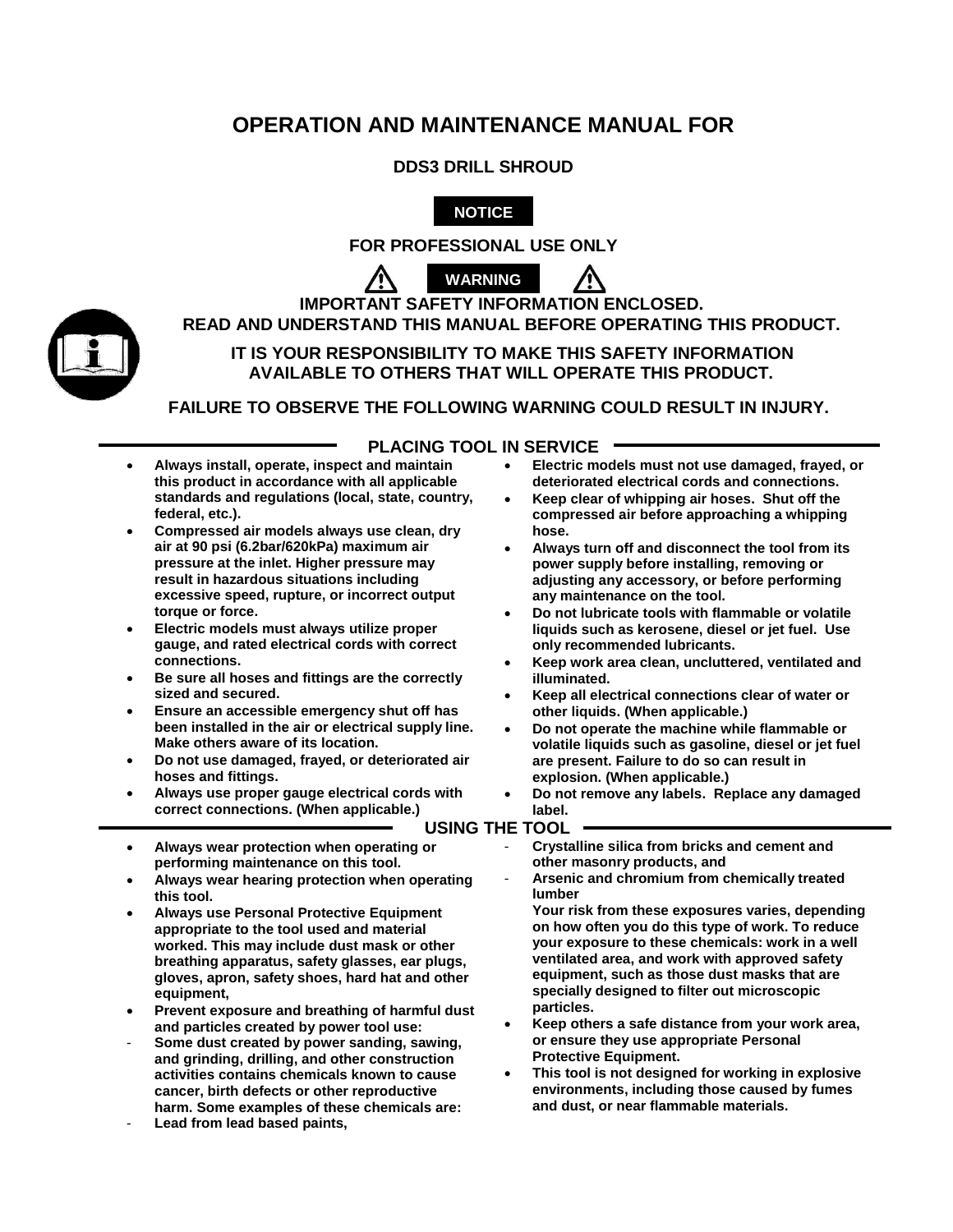- **Electrically powered tools are not insulated against electric shock.**
- **Be aware of buried, hidden or other hazards in your work environment. Do not contact or damage cords, conduits, pipes, or hoses that may contain electrical wires, explosive gases or harmful liquids.**
- **Keep hands, loose clothing, long hair and jewelry away from working end of tool.**
- **Power tools can vibrate in use. Vibration, repetitive motions or uncomfortable positions may be harmful to your hands and arms. Stop using any tool if discomfort, tingling feeling or pain occurs. Seek medical advices before resuming use.**
- **Keep body stance balanced and firm. Do not overreach when operating this tool. Anticipate and be alert for sudden changes in motion, reaction torques, or forces during startup and operation.**
- **Tool and/or accessories may briefly continue their motion after throttle is released,**
- **To avoid accidental starting – ensure tool in "off" position before applying air pressure or connecting to electricity. Avoid throttle when carrying, and release throttle with loss of air or electricity.**
- **Ensure work pieces are secure. Use clamps or vises to hold work piece whenever possible.**
- **Do not carry or drag the tool by the hose or power cord.**
- **Do not use power tools when tired, or under the influence of medication, drugs, or alcohol.**
- **Never us a damaged or malfunctioning tool or accessory,**
- **Do not modify the tool, safety devices, or accessories.**
- **Do not use this tool for purposed other than those recommended.**
- **Use accessories recommended by Novatek Corp.**
- **Never operate a tool with an accessory unless it is properly installed and the tool is held firmly against the work,**
- **Always use a retainer, when furnished, in addition to proper barriers to protect persons in surrounding or lower areas from possible ejected accessories.**
- **When wearing gloves and operating models with inside trigger, always be sure that the**

**gloves will not prevent the trigger from being released.**

- **Wear safety shoes, hard hat, safety goggles, gloves, dust mask and any other appropriate protective clothing while operating the tool.**
- **Do no indulge in horseplay. Distraction can cause accidents.**
- **Keep hands and fingers away from the throttle lever until it is time to operate the tool.**
- **Never rest the tool on your foot.**
- **Never point the tool at anyone.**
- **Compressed air is dangerous. Never point an air hose at yourself or others.**
- **Never blow clothes free of dust with compressed air.**
- **Be sure all hose connections are tight. A loose hose not only leaks but can come completely off the tool and while whipping under pressure, can injure the operator and other in the area. Attach safety cables to all hosed to prevent injury in case a hose is accidentally broken.**
- **Never disconnect a pressurized air hose. Always turn off the air supply and bleed the tool before disconnecting a hose.**
- **When applicable, the operator must keep limbs and body clear of the chisel. If a chisel breaks, the tool with the broken chisel projecting from the tool will suddenly surge forward.**
- **Do not ride the tool with one leg over the handle. Injury can result if the chisel breaks while riding the tool.**
- **Know what is underneath the material being worked. Be alert for hidden water, gas, sewer, telephone or electric lines.**
- **Use only proper cleaning solvents to clean parts. Use only cleaning solvents which meet current safety and health standards. Use cleaning solvents in a well ventilated area.**
- **Do not flush the tool or clean any parts with diesel fuel. Diesel fuel residue will ignite in the tool when the tool is operated, causing damage to internal parts. When using models with outside triggers or throttle levers, take care when setting the tool down to prevent accidental operation.**
- **Do not operate the tool with broken or damaged parts.**
- **Never start the tool when it is lying on the ground.**
- **This tool is not designed for working in explosive atmospheres.**

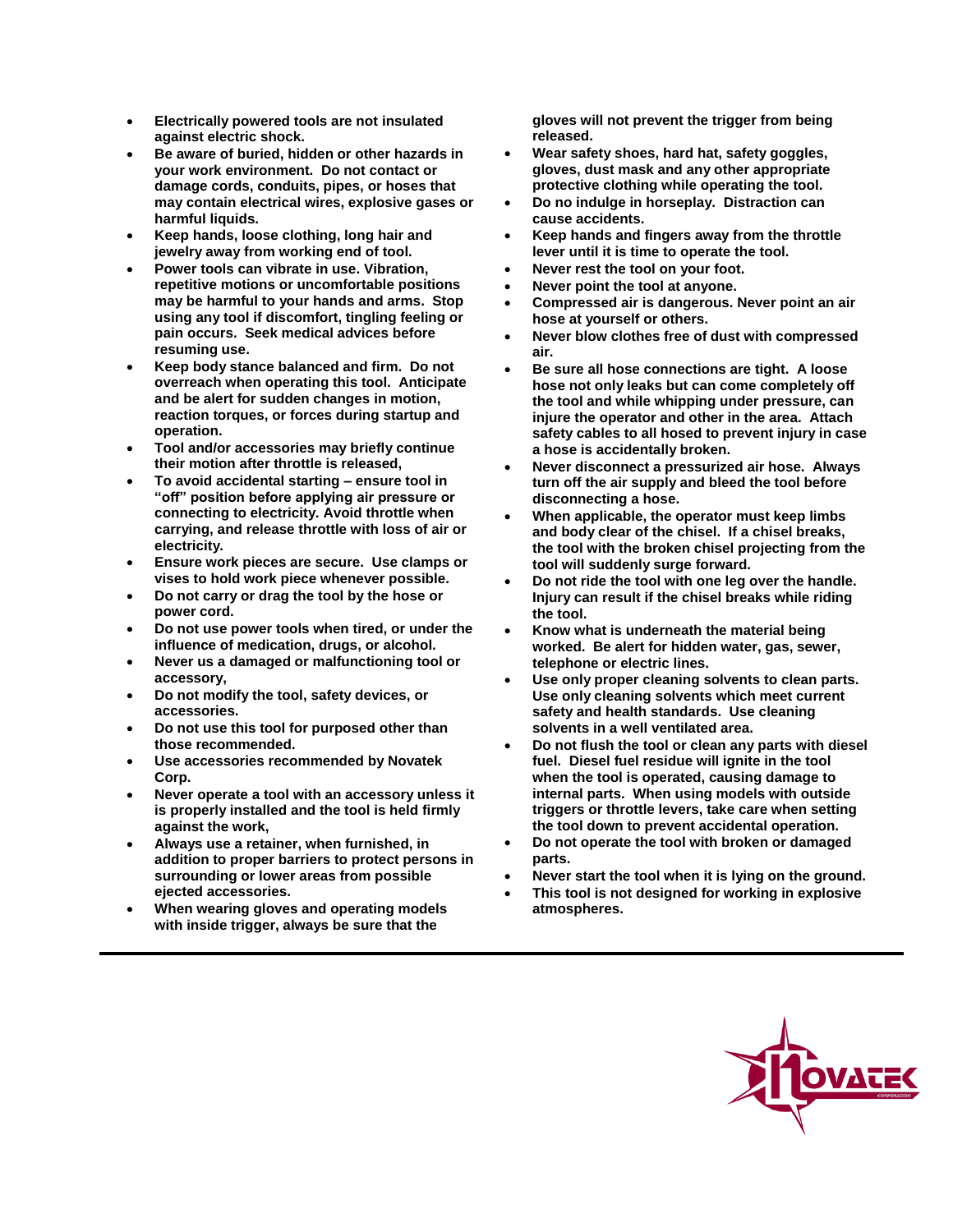#### **DDS-3 DRILL SHROUD ATTACHMENT**

#### **Step 1**

Loosen the three thumb screws on the DDS-3 and remove the two collars from the mounting assembly.

#### **Step 2**

Select the appropriate collar for your model drill. Make sure to select the color that fits as tight as possible.

#### **Step 3**

Place the collar or collars back into the fixed collar on the shroud and tighten thumb screws a little to hold collar/collars in place.

#### **Step 4**

If utilized drill bit is larger than the drill mounting collar the drill bit must be attached to drill chuck before attaching shroud.

#### **Step 5**

Slide the drill bit through the front of the shroud and into the drill chuck. Tighten the chuck to the drill bit.



#### **Step 6**

Slide the shroud down over the drill chuck and tighten the thumb screws to the flange. Do not over tighten the screws.

#### **Step 7**

Attach vacuum hose to bottom of dust port on shroud.

#### **DRILLING PROCEDURES**

Make sure that the front of the shroud is flat to the surface before drilling to capture any dust and debris.



Make sure you utilize an industrial High Efficiency H.E.P.A. vacuum to contain any hazardous dust and debris. **Novatek** has a complete line of H.E.P.A. vacuums that will fit your needs.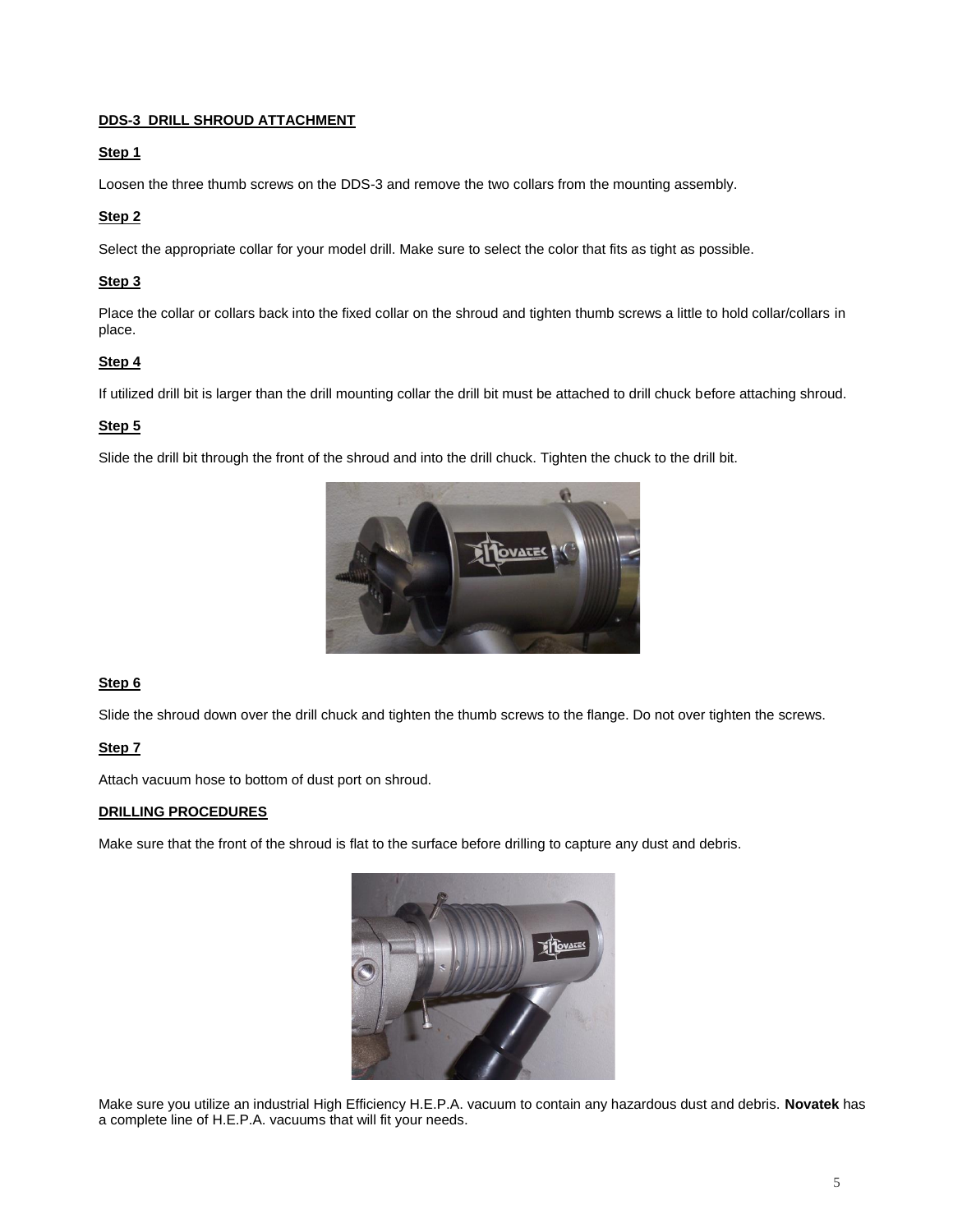## **BREAKDOWN**



| Ref. | Part No.            |
|------|---------------------|
| А    | H <sub>1220</sub>   |
| B    | DDSD003             |
| C    | H0098               |
| D    | DDSD <sub>020</sub> |
| E    | DDSD <sub>002</sub> |
| F    | H0099               |
| G    | DDSD <sub>001</sub> |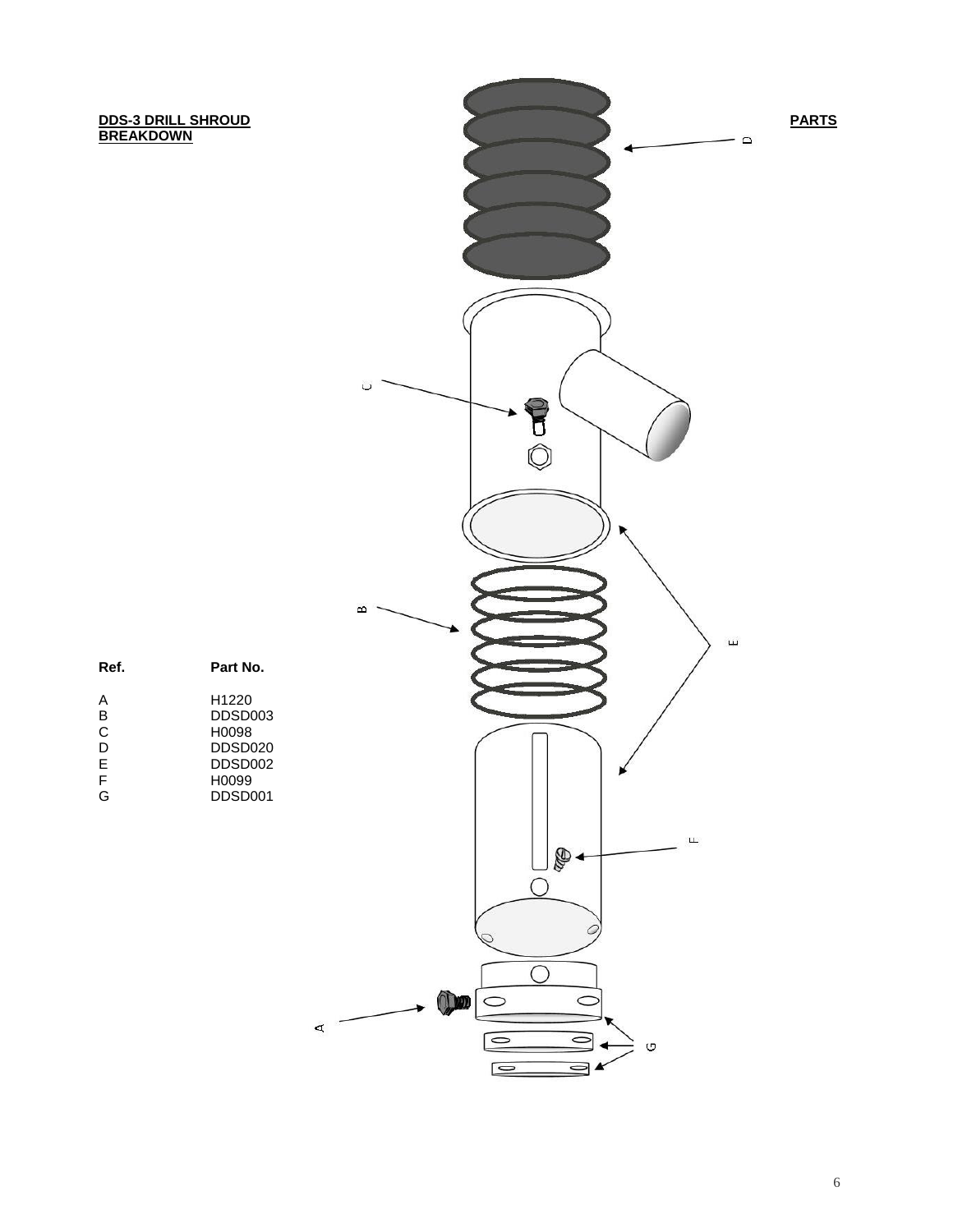#### **HOLE HAWG COLLAR ATTACHMENT**

#### **Step 1**

Loosen and remove the two screws on the Hole Hawg top handle.

#### **Step 2**

Select one of two spacer washers supplied with the collar and apply the washer over top of existing washer on each side of handle before positioning the collar.

#### **Step 3**

Place collar over drill chuck and position collar tabs in line with outside of handle.

#### **Step 4**

Install longer screws supplied with Hole Hawg collar and lighten.



#### **Step 5**

Attach the DDS-3 Drill Shroud to collar with both reducing rings removed. Tighten thumb screws on drill shroud to ensure a proper fit.



**Your kit installation is now complete**